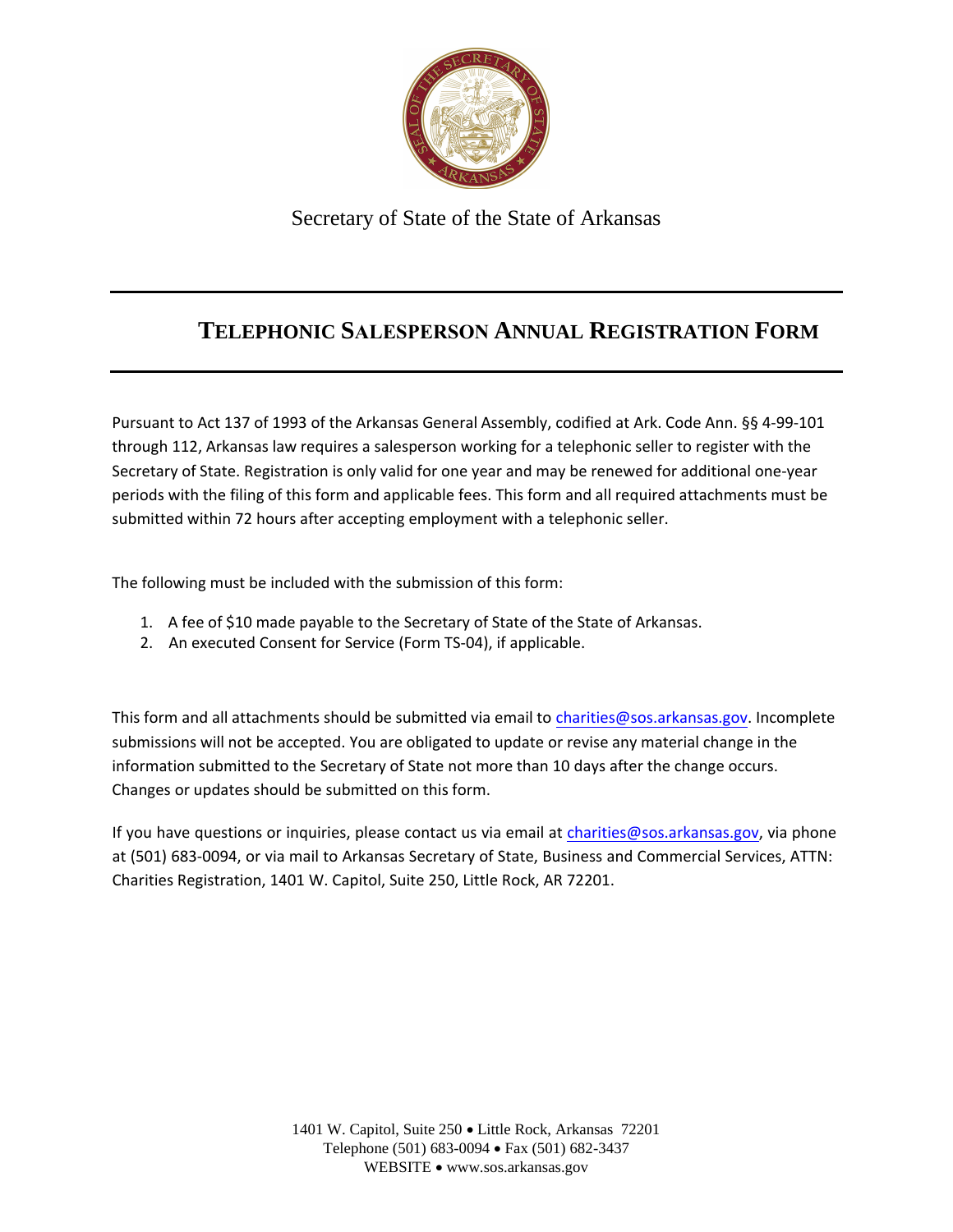## **Section I. Telephonic Salespersons' Information**

| Name of Salesperson         |       |     |
|-----------------------------|-------|-----|
| Address of Residence        |       |     |
| City                        | State | Zip |
| Names used while soliciting |       |     |